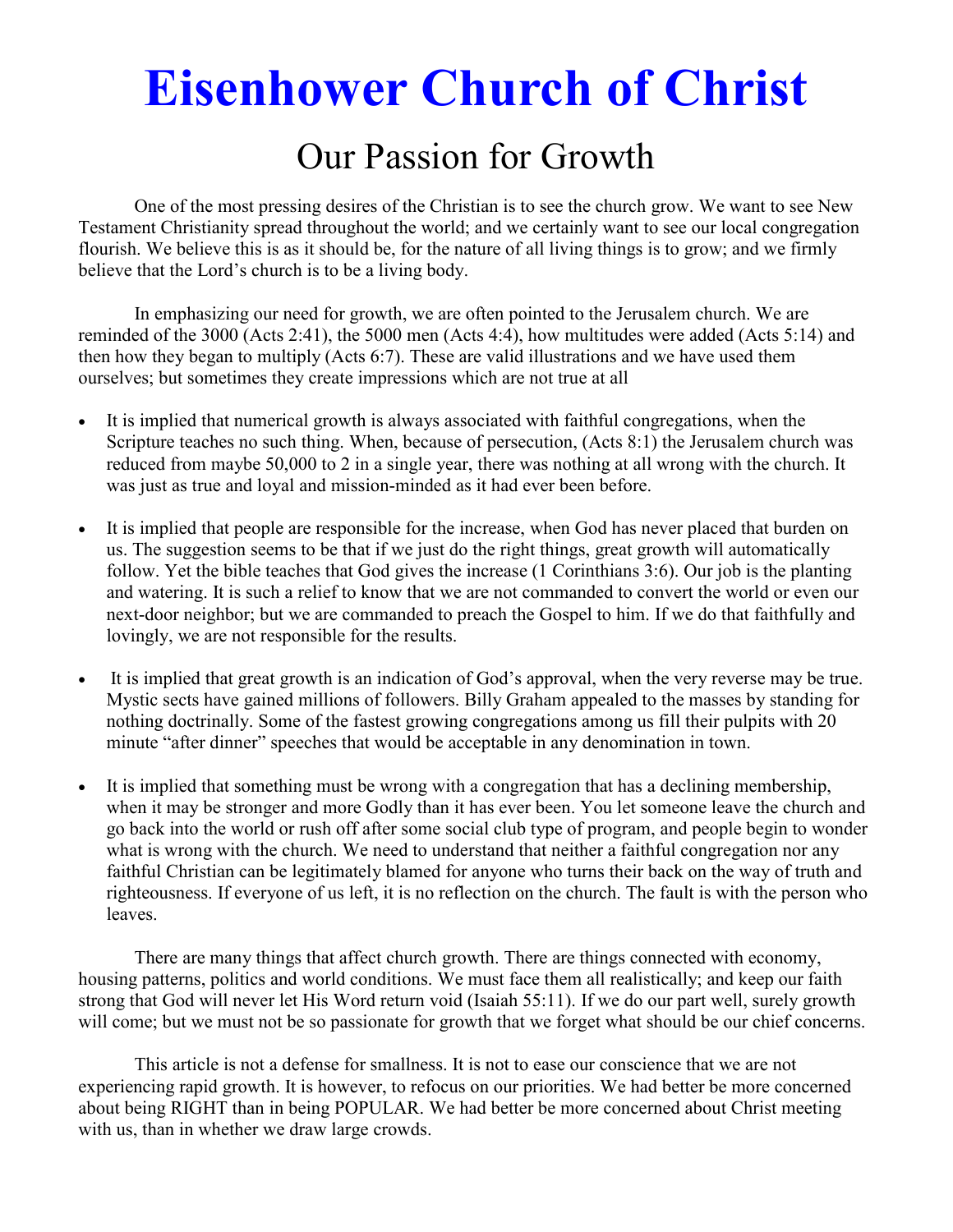We want to grow. We are determined to grow; but it is not our first priority. We are in sales. God is still in management. We had rather be "mean and lean" than to sell His approval for growth.

—Jack Gray

### **Sympathy**

Our heartfelt sympathy goes out to Nancy Easlon and her family in the loss of her mother, **Majorie Foster.** Majorie passed away last weekend from pneumonia. Services will be held at 10:00 a.m. December 23rd at the Sunset Funeral Home, 750 N. Carolina, El Paso, TX and her burial will take place at 2:00 pm at Fort Bliss

**Rodney Betts,** Ora McAfee's nephew, passed away December 10th in Pampa, TX. He was the twin brother of Roger Wayne Betts who passed away on November 18th. Keep Ora and her family in your prayers.

Our condolences go out to the family of **David Wright** (brother of the late Jack Wright) passed away at the age of 82. His funeral service was held on Wednesday, December 15th in Cleburne, TX.

#### Prayer Request

**Cody Wesson** was under the weather and not feeling well last week.

**Laura McKnight,** (Devida's friend) underwent two back-to-back major surgeries; December 8th and 9th at MCH. The surgeries went well but she is still in ICU recovering. Keep Laura in your prayers for a full recovery.

### Prayer List

Wayne Anderson; Betty Branson; Bill and Mary Brown; LaDonna Chism; Dana Erwin; Hattie Gilmore; Hugo Grijalva; Doug Guynn; Rosanna Herrera; Tiffany Horton; Alex Martinez; Ora McAfee; Glenna McCarty; Melissa Moore; Juan & Estella Morolez; Julie Munoz; Cain Pilgrim; Bruce & Trina Plyler; Chasidy Rayos; Jackie Rex; Daniel Reyes; Lisa Salas; Marilyn Upshaw; Terresia Weaver; Janet Wesson; John Wood.

#### Eisenhower's Shut-ins

Dusty and Kathy Marshall; Glenna McCarty; Jackie Rex; Janelle Shirley and Marilyn Upshaw

Remember to keep all of our sick, shut-ins, the bereaved, our military personnel and the spiritually weak in your daily prayers.

#### Youth

Bible Quiz Question … (Finish the Beatitude)

"Blessed are the pure in heart… (?)

Last Week's Quiz Answer...

"Blessed are the merciful...for they shall be shown mercy.

#### Events

Watch **"***In Search of the Lord's Way"* Sunday mornings at 7:30 am on KWES TV 9.

#### Office News

**Reminder:** When requesting prayers for friends, neighbors or co-workers and you would like for the church to send them a card, please furnish the office a correct mailing address for them. A lot of people do not have a listing in the telephone book or on the internet. Thank you.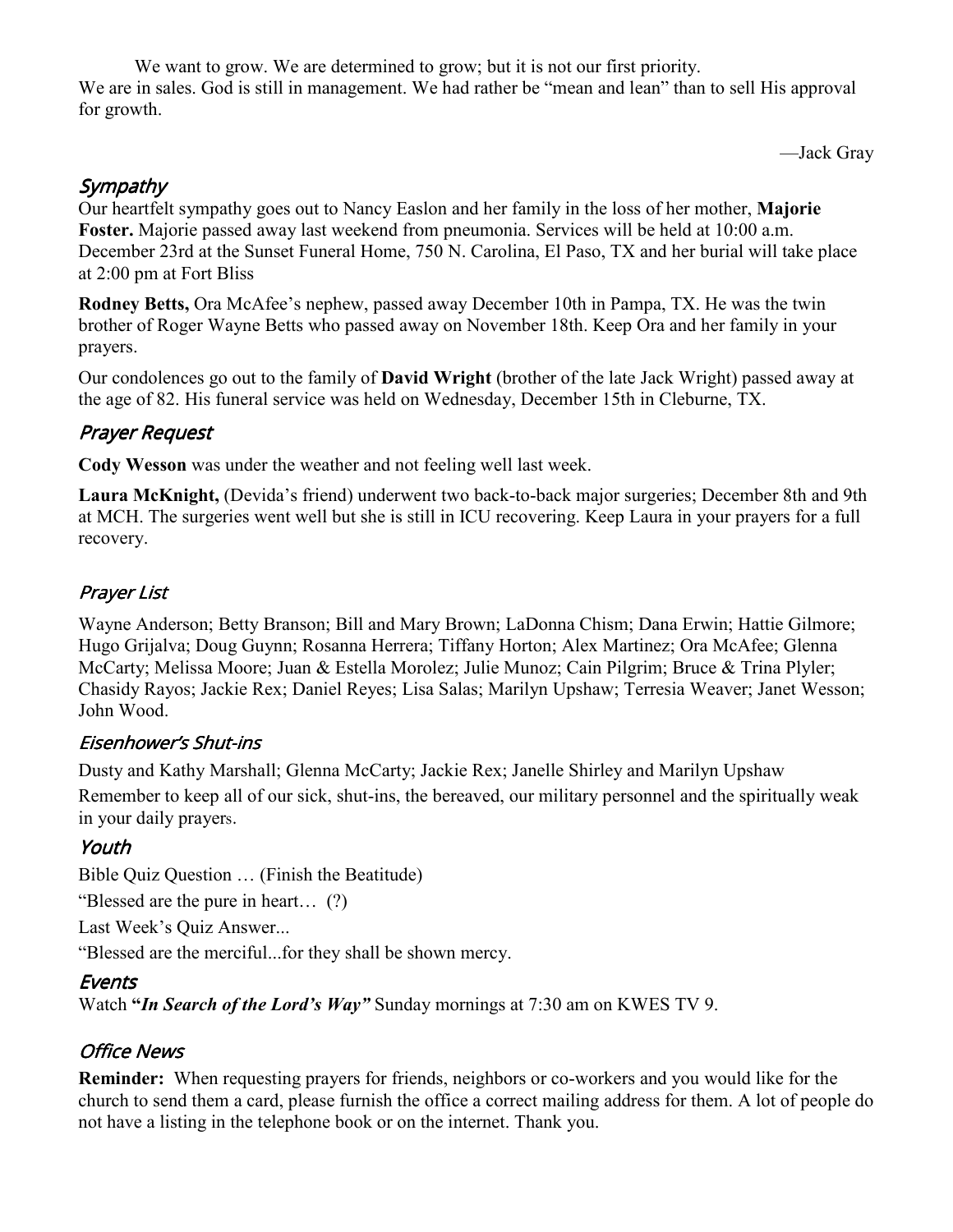#### Thought to Remember...

About the only difference between stumbling blocks and stepping stones is the way we use them.

#### JUST DO IT!

Remembering the good old days, 'back when I was a kid' I just loved to work with my dad. Whatever he was doing, I tried to be right in the middle of it. I'm sure there were times when he could have gotten the job done quicker and better if I hadn't been there for him to trip over but he never seemed to mind at all. My favorite job was to hand him his tools. If he said, "Hand me the hammer" he didn't have to say, "Don't hand me a screwdriver or pliers."

When dad said, "Go get me a glass of water" he didn't have to say "Don't bring me a glass of milk and don't bring me a sandwich." I knew he wanted a glass of water! If he asked me to get him a leaf rake, he didn't have to tell me not to bring a shovel or a hoe. I just naturally knew what he wanted because he said it clearly. An eight-year-old boy could understand and obey.

 So why is it that so many of our brethren aren't able to give God what He wants? Why is it that they want to add to His commandments?

 God says, "Sing" and some people bring Him organs, guitars and drums! Jesus said, "He who believes and is baptized will be saved" (Mark 16:16) and some folks say, "All you have to do is believe...baptism is not essential to your salvation".

Paul wrote, "Repay no one evil for evil" (Romans 12:17) but we often want revenge when we've been wronged. "Don't get mad...get even!"

 Peter taught, for "He who would love life and see good days, let him refrain his tongue from evil and his lips from speaking deceit." (1 Peter 3:10) but some of us want to gossip, tell dirty jokes or use profanity.

When we do as the Bible says, we can know we are doing right! When we don't, we can know we are doing wrong! It's that simple! Just do it!

—M. Suiter

| <b>December 19, 2021</b>  | A.M.                 | <b>P.M.</b>      |
|---------------------------|----------------------|------------------|
| Announcements             | Allen Weakland       | Allen Weakland   |
| Song Leader               | Craig Wesson         | Oliver Hernandez |
| Sermon                    | Allen Weakland       | Allen Weakland   |
| <b>Opening Prayer</b>     | Allen Weakland       | Allen Weakland   |
| Scripture                 | Jon Roemisch         | Jackie Perkins   |
| <b>Second Prayer</b>      | Jacob Carson         | Charles Wood     |
| Closing Prayer            | Jeff Wesson          | Don Easlon       |
| Lords Supper              |                      | Jr. Munoz        |
| <b>Scripture Reading:</b> | Tommy Garcia         | Communion        |
|                           | Cody Wesson          | (In Library)     |
|                           | Larry May            |                  |
|                           | <b>Richard Siler</b> |                  |

**Other Responsibilities:** *Elder:* Allen Weakland 254-8209 —D*eacon:*Bill Ryan 352-4871 -*Pulpit:* Tom Sorenson 638-9447 —*Table:* Jr. Munoz 212-2231 —*Song Leaders:* Larry May 638-3990*— Recording Sermons:* John Wood 413-7444— C*ollections:* Jr. Munoz 212-2231

# Sunday AM

*"Anticipating Victory" (Hebrews 2:5-8)*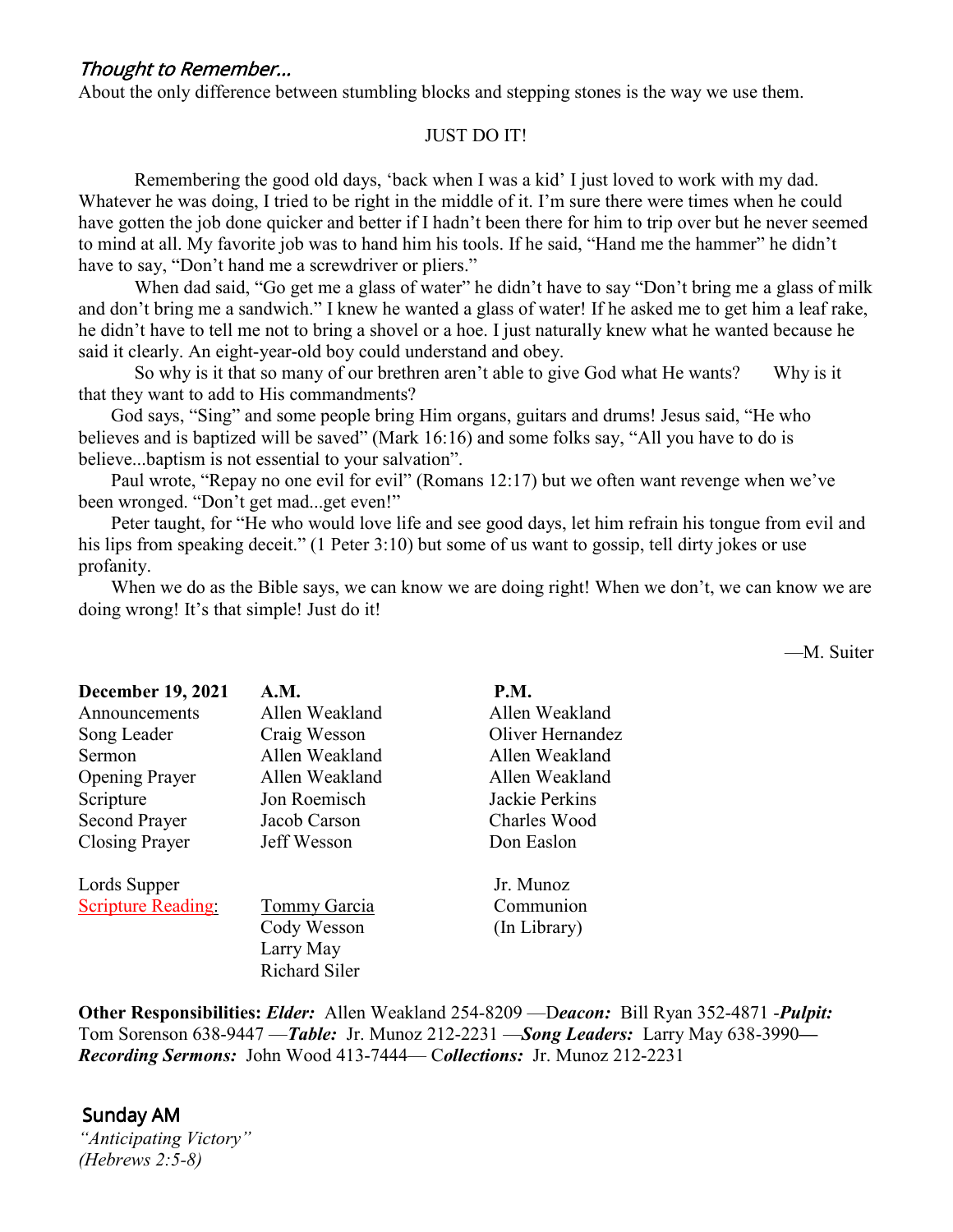### Sunday PM

*"Wisdom in Relationships" (Proverbs 8:1-11)* 

### Our Records

*Bible Class… 55 Morning Worship…92 Evening Worship…49 Wednesday…66 Contribution…\$3,719.00*